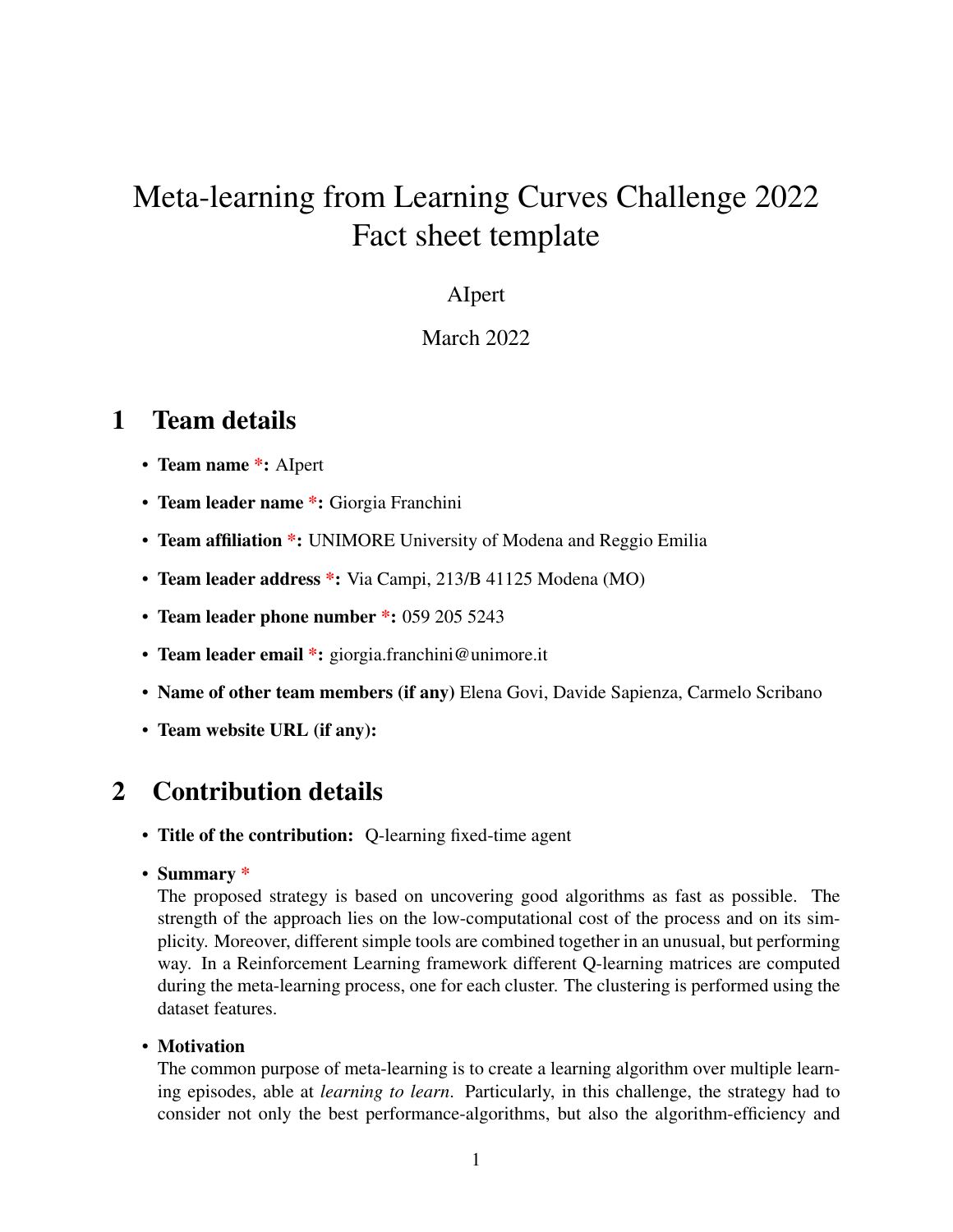how much time they spent reaching that performance. There exists many meta-learning settings, in this particular case meta-data are represented as Model Evaluations. The general purpose is to rapidly find an algorithm that performs best on an unknown dataset. An agent actively requests to train and test algorithms and an environment reveals their performances scores on a given dataset. This approach can be divided into two principal phases. During the first phase a clustering is computed by a  $K$ -means model. We had 16 features which describes each dataset and 2 features representing each algorithm. K-means model, with  $K = 12$ , divided our meta-dataset in 12 groups created by computing distances between dataset's features. There were different types of features: categorical or numerical, string or number. For this reason a scaling phase was needed before clustering. After the Standard Scaler performing, the meta-training dataset was divided into twelve groups and a clustering model was created in order to predict which group a new scaled dataset belongs to.

This first phase comes from the assumption that similar datasets usually have the same learning-behaviour, as explained in [\[4\]](#page-5-0), so recognizing groups of similar datasets is fundamental. As in [\[6\]](#page-5-1), performance scores are usually preferred to dataset-features during the meta-training, because they are considered more significant. However, dataset features are available and could be an adding information's resource. In the second phase we used a strategy based on a standard Reinforcement Learning strategy: Q-learning. Since the focal point of the challenge is the exploration-exploitation trade-off, a RL agent able to make the right decision at each step is suitable. The ALC metric computed does not only ask for a good performance, but it also requires a fast good performance score.

The K Q matrices are  $n \times m$  matrices where n is the number of states (portion of the time budget) and  $m$  is the number of actions (different algorithms). Once the matrices have been computed, they are able to predict the best action given the state. Before computing it, with the standard Q-learning algorithm, [\[8\]](#page-5-2), [\[5\]](#page-5-3), [\[1\]](#page-4-0), some elements had to be defined: state and reward. The state was represented by the time-step. Available time-steps, in the meta-dataset, were not fixed and were not based on a strategy, distribution or any kind of mathematical model, but at the same moment the time choice reveals to be really important for the final ALC score. In an initial attempt a Random Forest Regressor was implemented in order to predict the right time-step request, but it was not enough. After many experiments, we fixed time-step portions and we used them for each dataset. These portions alternates longer and shorter portion-values, starting from very little steps. Percentages of the total time budget are more significant than the absolute time value, because not to loose a large amount of time-budget is fundamental, especially at the beginning. We observed that a logaritmic spaced vector performs better than a linear spaced one. The reward chosen was inspired by the paper  $[6]$ :

$$
r(t) = [V^*(t) - V^*(t - \Delta t)][(\tau - t)]
$$

where  $V^*(t) = \max_{k \le t} V(k)$  and V is the vector which represents the current test score of each algorithm in the current episode and  $\tau$  corresponds to the total time budget. In our method the time-based part was irrelevant because time percentages are fixed at the beginning. The RL agent is not supposed to choose also the time-step, therefore the time is not needed in the reward. The resulting reward is then:

$$
r(t) = [V^*(t) - V^*(t - \Delta t)]
$$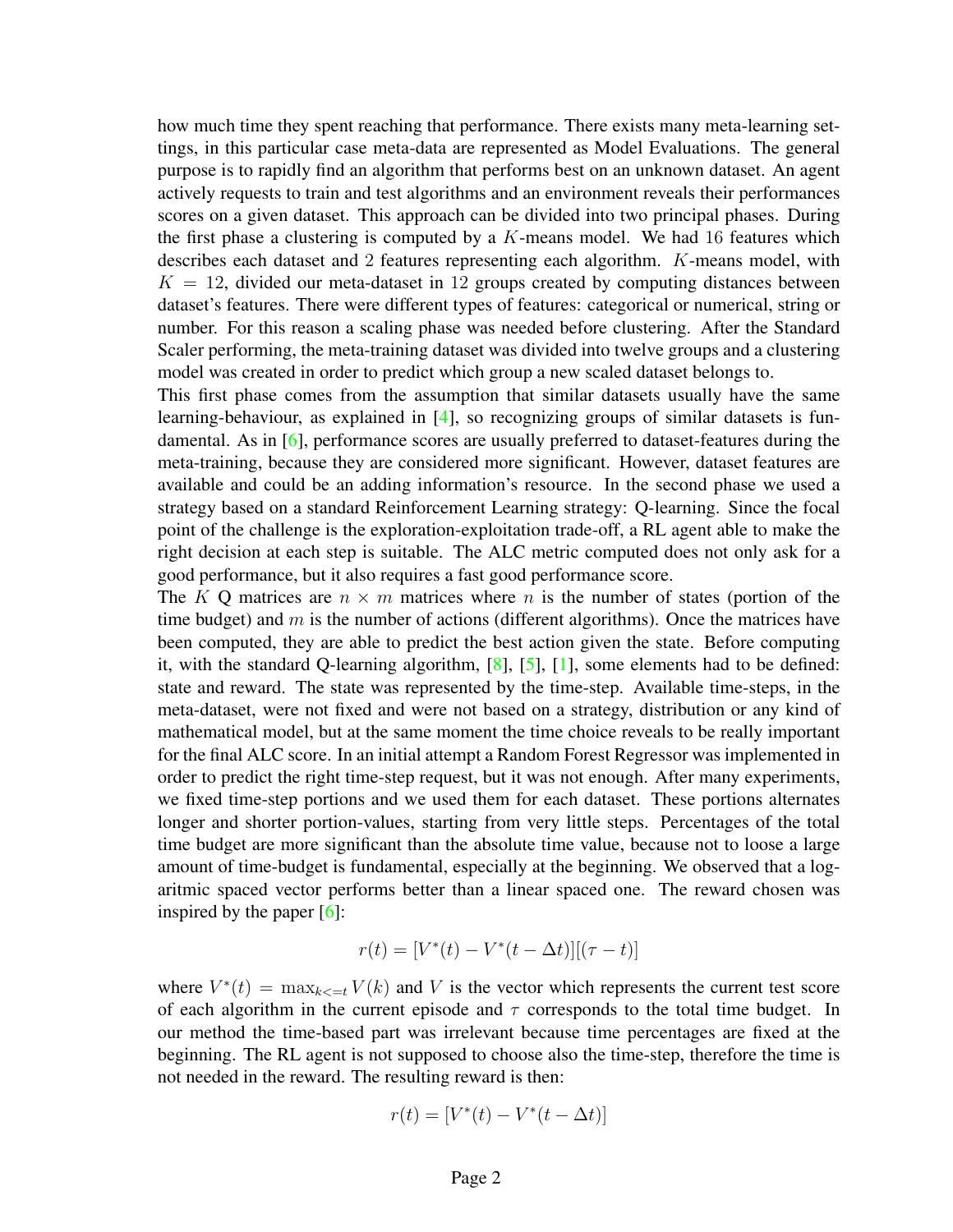Once state and reward are defined, the Q learning matrix can be computed and should converge. The Q *updating* is done only during the meta-training, which is an exploration phase. In fact, different algorithms are explored with very high randomness. For each dataset, given a state, an action is predicted with the  $\epsilon$ -greedy strategy, according to [\[1\]](#page-4-0):

$$
\begin{cases} random & if \quad p < \epsilon \\ argmax_a Q(S, a) & if \quad p > \epsilon \end{cases}
$$

After receiving the observation, the correspondent Q is updated with the reward  $R$ :

$$
Q(S, A) = Q(S, A) + \alpha (R + \gamma (\max_a Q(S, a)) - Q(S, A))
$$

Moreover, parameters optimization is a central point of this algorithm. More details are explained in the Detailed method description.

During the meta-testing, the Q matrices computed in the meta-training phase are used and they don not change. The saved algorithm for each step is the one with the best performance score, obtained from the *validation last score* vector.

Another interesting method for choosing the best action given fixed time percentages is implemented with a performance predictor strategy [\[2,](#page-5-4) [3\]](#page-5-5). In particular, a Random Forest Regressor (RFR) was implemented and it was able to predict the future performance given dataset meta-features, algorithm meta-features and time. Samples of the dataset, for the RFR training phase, were vectors as the following:  $[ds_0, ..., ds_{16}, alg_0, alg_1, time]$ . During the meta-training, where performance scores are available without any constraint, the RFR is trained. 20% of the dataset, for the RFR, is saved for the RFR test computed with Mean Squared Error. The Mean Squared Error was very low:  $1e - 3$ . This means that the performance predictor is very accurate and it could be a great resource for the best action. However, it has not a complete strategy but only a '*in-that-moment*' strategy. Therefore some errors were found, for example it insists on the same algorithm many times, even if it doesn't observe anything good. For these reasons the performance predictor idea was left behind. Despite this, the performance predictor could be a great resource if associated to a Reinforcement Learning Agent.

#### • Contributions \*

- Unusual and innovative combination of a off-policy Reinforcement Learning method and K-means clustering model. This choice allows us to extract information from the dataset meta-features, with clustering, and then to learn during the meta-training the best strategy, with the RL agent.
- Time is not chosen as an absolute value, but it depends on the percentage that value represents with respect to the total time-budget and it is fixed. Time percentages or portions are chosen as logarithmic spaced vectors.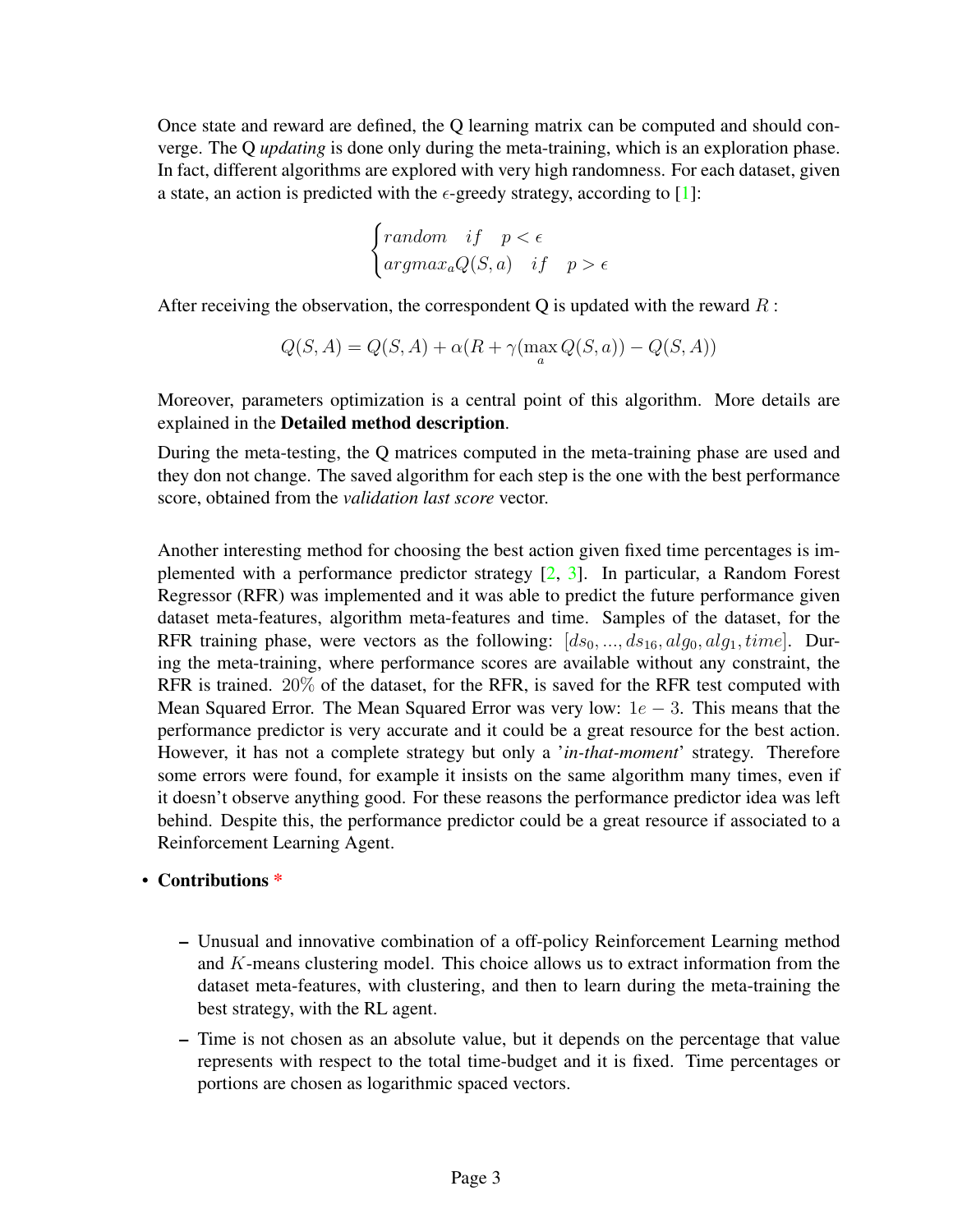– In terms of computational complexity, our approach is really basic: at each step a single element of a tensor is updated. The absence of deep learning methods training is an advantage. Moreover pre-trained neural networks are not used. For that reason this code should enter in the context of GreenAI (Green Artificial Intelligence [\[7\]](#page-5-6)).

#### • Detailed method description \*

1. Preprocessing. Data meta-features are preprocessed and represented as numerical vectors. In particular some features represented as strings are linked to the correspondent class number. Then the *Standard Scaler* of the Sci-kit Learn package is used. It standardize features by removing the mean and scaling to unit variance. The standard score of a sample x is calculated as:

$$
z = \frac{(x - u)}{s}
$$

where  $u$  is the mean of the training samples. Mean and variance are stored and will be useful to scale dataset meta-features during the meta-testing.

2. Data Characterization. Given samples representing scaled meta-features, K-Means clustering (unsupervised learning) is applied with the standard euclidean metrics. K-Means is available in the same python package *sk-learn*. K-Means benefits from OpenMP based parallelism through Cython. Small chunks of data are processed in parallel, which in addition yields a low memory footprint.

Each dataset of the meta-training is labelled with a cluster and the centroids are saved in order to label also dataset from the meta-testing phase.

3. **Q-computation.** The Q-learning matrix is a 3-dimensional tensor  $c \times s \times a$  where c is the number of clusters,  $s$  is the number of states and  $a$  is the number of available actions (i.e. algorithms). 5000 is the number of iteration chosen. Each dataset of the meta-training is seen 5000 times and the correspondent Q-learning matrix is updated. Overfitting is not a problem because even if the same dataset are seen each iteration, the observation and rewards continuously change, thanks to randomness. Actions are chosen with 20% of randomness, explained by the  $\epsilon$  hyperparameter, and each time they give the reward

$$
r(t) = [V^*(t) - V^*(t - \Delta t)]
$$

, which will be used for the Q-update function. Other important parameters of a q-learning method, chosen for the **Q-update**, are  $\alpha$ , the learning rate, with a value between 0 and 1, and  $\gamma$ , the discount factor. After many trials, the best performing hyperparameters combination is the following:

$$
\alpha = 0.01
$$
  $\gamma = 0.7$   $\epsilon = 0.2$ .

On this way the Q-learning tensor converges.

4. Meta-Testing. During the meta-testing phase a new dataset is considered. First, the Standard Scaler created in the preprocessing phase is used in order to preprocess dataset features. Secondly, the dataset is associated to one of the  $K = 12$  clusters with the previous K-mean model. It explains the Q-learning matrix first dimension  $Q(k, :, :)$ , which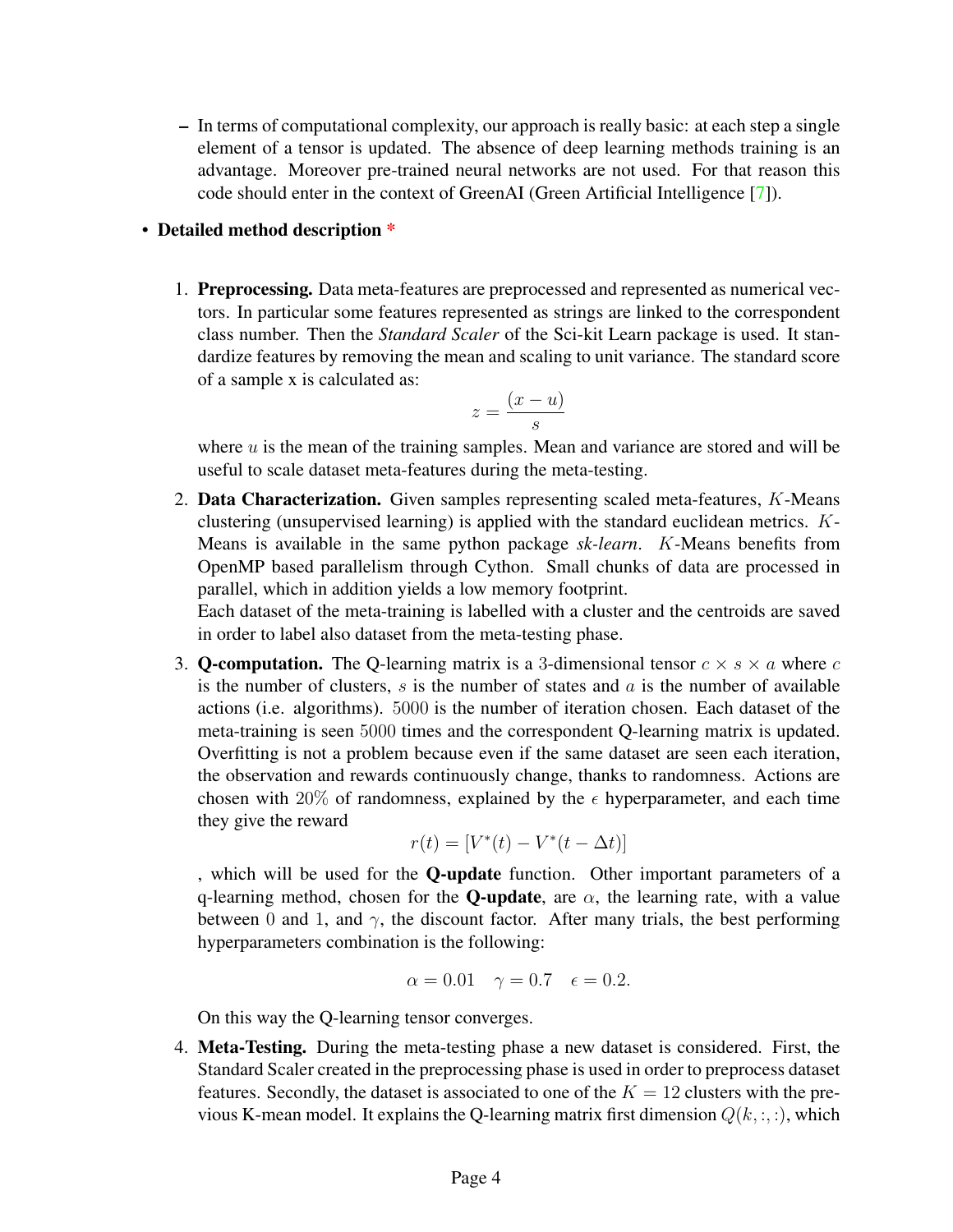will remain the same for that dataset. At this point the agent makes different steps according to the time-portions vector of total time budget: [0.0, 0.00269, 0.0061, 0.0106, 0.0163, 0.0235, 0.0327, 0.0445, 0.0595, 0.0785, 0.1028, 0.1338, 0.1732, 0.2235, 0.289, 0.3692, 0.39, 0.4732, 0.49, 0.6058, 0.69, 0.774, 0.84, 0.89, 0.96, 1.01]. and choose for each step the best algorithm to reveal. It finds the

 $\max_{a \in N_A} Q(K, S, a)$  where  $N_A$  = number of actions

and choose that index-value as action.

• Representative image / workflow diagram of the method \*



Figure 1: 3D Q-learning matrix. K represents the number of clusters, A represents the number of actions (or the algorithms) and S represents the number of states (or time-percentages seen).

• Code repository \* [https://github.com/EleGo9/Meta-Learning-Curve\\_AIpert](https://github.com/EleGo9/Meta-Learning-Curve_AIpert)

### 3 Technical details

In this sections, multiple questions are asked on the technical details of your method. Please fill out this Google Forms \*: <https://forms.gle/KVq5sZ7uWc23DYbW9>

REMEMBER: After you filled out the form, you will get a link for later modification. Please right click on "Edit your response" and copy the link address for later modification and put it below:

```
https://docs.google.com/forms/d/e/1FAIpQLSe752_rX9-ePoSD9Fz3APreyThaooKc1
viewform?pli=1&pli=1&edit2=2_ABaOnudSMaP4bMk3U7ML8OX-6h918EmWPFzzOh_
29jlQB9MpdUfWvab9MofouBUzMw
```
# References

<span id="page-4-0"></span>[1] Gaspard Harerimana JongWook Kim Beakcheol Jang, Myeonghwi Kim. *Q-Learning Algorithms: A Comprehensive Classification and Applications*. 2019.